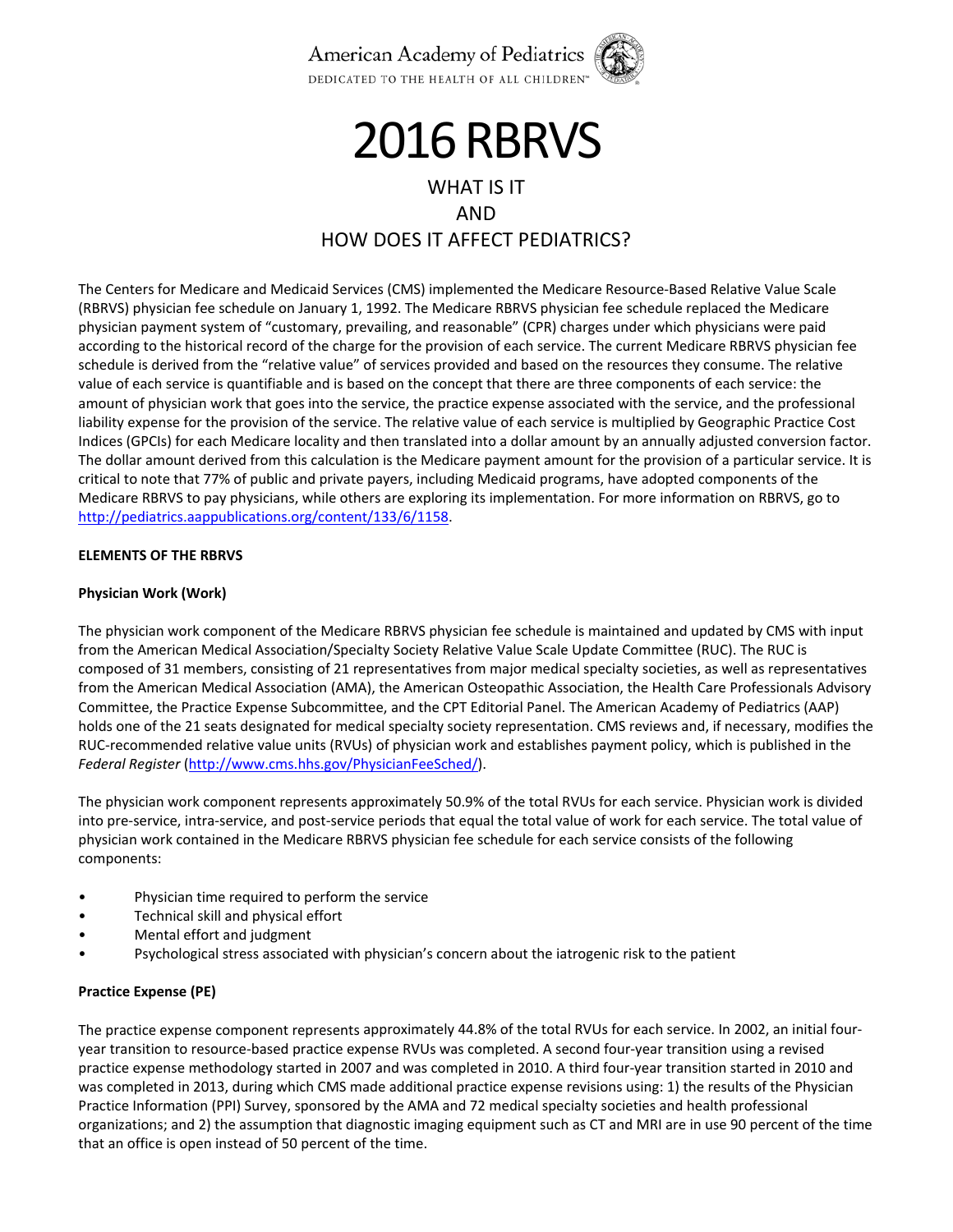CMS uses many sources and methodologies to determine practice expense RVUs. Beginning in 1998, some CPT codes were assigned two (2) practice expense RVUs: a lesser one for procedures performed in a facility (ie, a hospital, skilled nursing facility, or ambulatory surgical center) and a greater one for procedures/services performed at a non-facility site (ie, physician's office or patient's home). This policy continues for 2016.

# **Professional Liability Insurance (PLI) (Malpractice)**

Professional liability insurance (malpractice) expense relative values amount to approximately 4.3% of the physician fee schedule payment. CMS replaced the cost‐based professional liability insurance relative values with resource‐based professional liability insurance RVUs in 2000. The end result of its computations was to retain the same total professional liability insurance RVUs as they were under the charge‐based system. Medicare is statutorily required to review, and if necessary, adjust the malpractice RVUs no less than every 5 years based on updated and expanded malpractice premium data collection.

# **Medicare Global Period**

On the Medicare physician fee schedule, each CPT code is assigned a designation in the Medicare "Global Period" column. Medicare Global Periods define the post‐operative period for procedures and affect how follow‐up services are reported for a given CPT code. The Medicare Global Period designations are defined as follows:

| <b>Medicare</b><br><b>Global Period</b> |                                                                                                                |                                                                                                                                               |
|-----------------------------------------|----------------------------------------------------------------------------------------------------------------|-----------------------------------------------------------------------------------------------------------------------------------------------|
| <b>Designation</b>                      | <b>Definition</b>                                                                                              | <b>Explanation (Example)</b>                                                                                                                  |
| 000                                     | Zero-day Medicare Global Period                                                                                | Payment for a 0-day global code includes the<br>procedure/service plus any associated care provided<br>on the same day of service (eg, 54150) |
| 010                                     | Ten-day Medicare Global Period                                                                                 | Payment for a 10-day global code includes the<br>procedure/service plus any associated follow-up care<br>for 10 days (eg, 24640)              |
| 090                                     | Ninety-day Medicare Global Period                                                                              | Payment for a 90-day global code includes the<br>procedure/service plus any associated follow-up care<br>for 90 days (eg, 25600)              |
| <b>XXX</b>                              | The Medicare Global Period concept does<br>not apply                                                           | Payment for an XXX code includes only the<br>procedure/service (eg, 90460)                                                                    |
| <b>ZZZ</b>                              | Code related to another service that is<br>always included in the Medicare Global<br>Period of another service | Payment for a ZZZ code includes only the<br>procedure/service; ZZZ codes are usually add-on<br>codes to XXX codes (eg, 90461)                 |
| <b>YYY</b>                              | The global period is to be set by the<br>carrier                                                               | This designation is usually reserved for<br>unlisted surgery codes (eg, 24999)                                                                |

Components of a Medicare Global Period including the following:

- Pre‐operative visits: Pre‐operative visits *after the decision is made to operate* beginning with the day before the day of surgery for major procedures and the day of surgery for minor procedures
- Intra-operative services: Intra-operative services that are normally a usual and necessary part of a surgical procedure
- Complications following surgery: All additional medical or surgical services required of the surgeon during the post‐operative period of the surgery because of complications which do not require additional trips to the operating room

Payers that adopt Medicare's RBRVS RVUs should also be following Medicare policy with respect to Medicare Global Periods.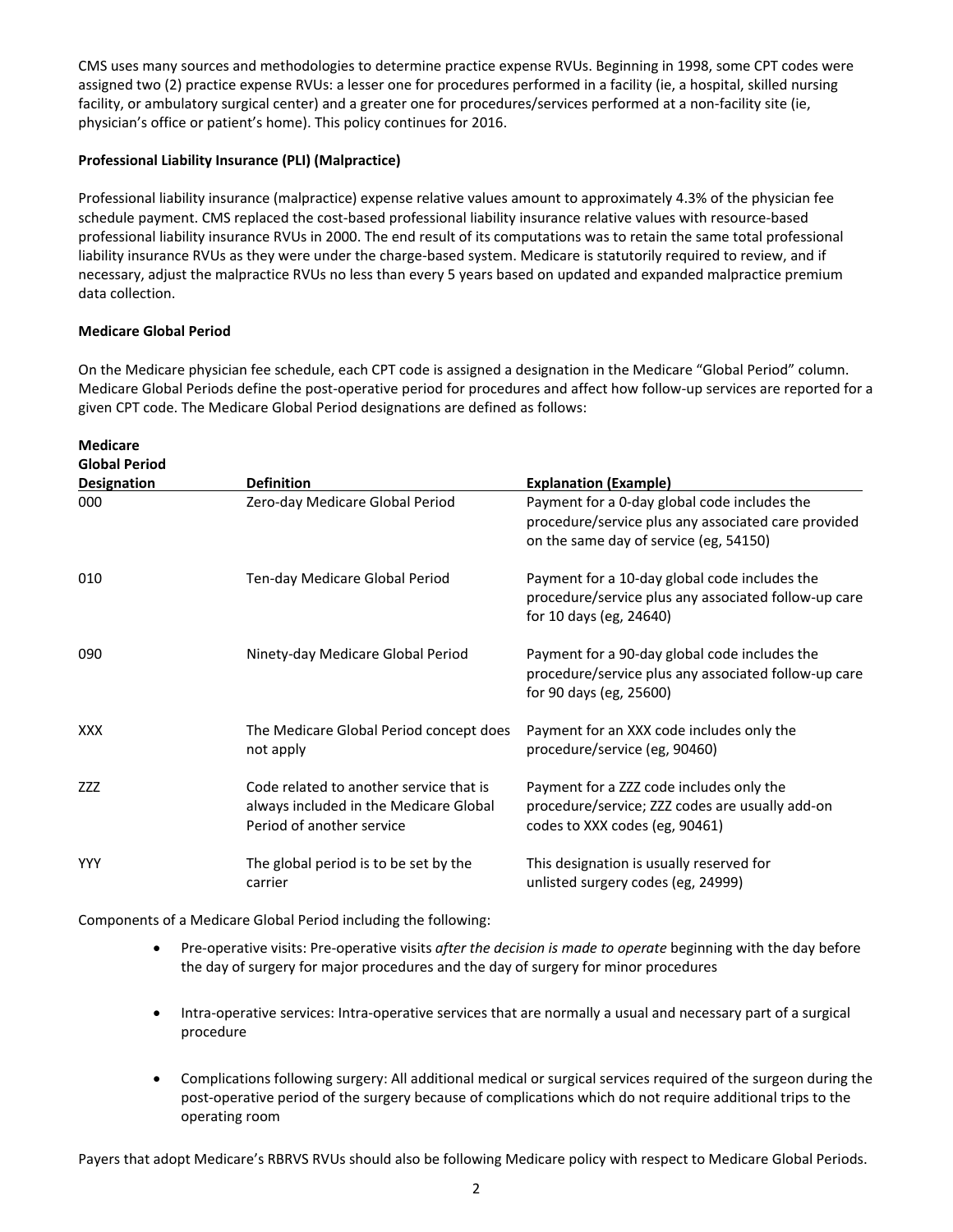# **Geographic Practice Cost Indices (GPCIs)**

The Geographic Practice Cost Indices (GPCIs) reflect the relative costs associated with physician work, practice, and professional liability insurance in a Medicare locality compared to the national average relative costs.

- Cost of Living GPCI: Applied to physician work relative values
- Practice Cost GPCI: Applied to practice expense relative values
- Professional Liability Insurance Cost GPCI: Applied to professional liability insurance relative values

#### **2016 Medicare Geographic Practice Cost Indices (GPCIs)**

| <b>Medicare Locality</b> | <b>Work</b> | <b>Practice</b><br>Expense (PE) | Professional<br><b>Liability Insurance</b><br>(PLI) |
|--------------------------|-------------|---------------------------------|-----------------------------------------------------|
| Alabama                  | 0.980       | 0.886                           | 0.611                                               |
| Alaska**                 | 1.500       | 1.107                           | 0.712                                               |
| Arizona                  | 0.986       | 1.000                           | 0.877                                               |
| Arkansas                 | 0.966       | 0.867                           | 0.534                                               |
| Anaheim/Santa Ana, CA    | 1.035       | 1.216                           | 0.908                                               |
| Los Angeles, CA          | 1.047       | 1.161                           | 0.908                                               |
| Marin/Napa/Solano, CA    | 1.059       | 1.286                           | 0.496                                               |
| Oakland/Berkeley, CA     | 1.061       | 1.260                           | 0.457                                               |
| San Francisco, CA        | 1.079       | 1.388                           | 0.457                                               |
| San Mateo, CA            | 1.079       | 1.372                           | 0.416                                               |
| Santa Clara, CA          | 1.088       | 1.347                           | 0.416                                               |
| Ventura, CA              | 1.030       | 1.180                           | 0.834                                               |
| Rest of California       | 1.027       | 1.083                           | 0.658                                               |
| Colorado                 | 1.000       | 1.011                           | 1.090                                               |
| Connecticut              | 1.024       | 1.121                           | 1.232                                               |
| DC + MD/VA Suburbs       | 1.051       | 1.205                           | 1.280                                               |
| Delaware                 | 1.012       | 1.031                           | 1.083                                               |
| Fort Lauderdale, FL      | 0.985       | 1.030                           | 1.715                                               |
| Miami, FL                | 0.991       | 1.033                           | 2.490                                               |
| Rest of Florida          | 0.980       | 0.960                           | 1.315                                               |
| Atlanta, GA              | 0.999       | 1.005                           | 0.943                                               |
| Rest of Georgia          | 0.976       | 0.899                           | 0.904                                               |
| Hawaii/Guam              | 1.003       | 1.162                           | 0.618                                               |
| Idaho                    | 0.958       | 0.898                           | 0.508                                               |
| Chicago, IL              | 1.016       | 1.037                           | 2.019                                               |
| East St Louis, IL        | 0.985       | 0.934                           | 1.885                                               |
| Suburban Chicago, IL     | 1.012       | 1.057                           | 1.636                                               |
| Rest of Illinois         | 0.974       | 0.909                           | 1.253                                               |
| Indiana                  | 0.971       | 0.921                           | 0.617                                               |
| lowa                     | 0.965       | 0.896                           | 0.493                                               |
| Kansas                   | 0.964       | 0.903                           | 0.662                                               |
| Kentucky                 | 0.973       | 0.872                           | 0.795                                               |
| New Orleans, LA          | 0.989       | 0.983                           | 1.390                                               |
| Rest of Louisiana        | 0.977       | 0.887                           | 1.205                                               |
| Southern Maine           | 0.982       | 1.007                           | 0.642                                               |
| <b>Rest of Maine</b>     | 0.967       | 0.918                           | 0.642                                               |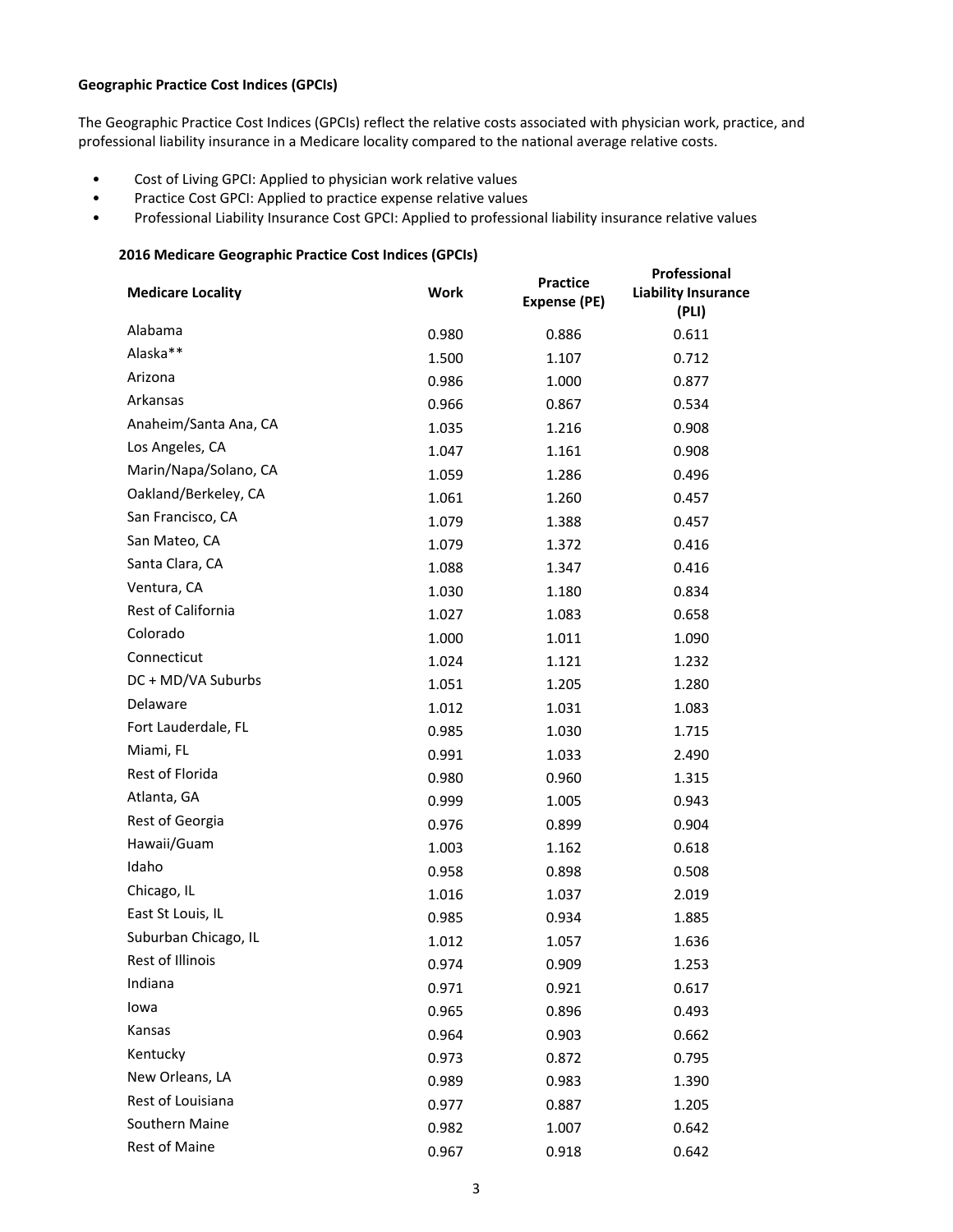| Baltimore/Surrounding Counties, MD | 1.023 | 1.097 | 1.181 |
|------------------------------------|-------|-------|-------|
| Rest of Maryland                   | 1.015 | 1.036 | 0.971 |
| Metropolitan Boston, MA            | 1.017 | 1.163 | 0.617 |
| <b>Rest of Massachusetts</b>       | 1.017 | 1.066 | 0.617 |
| Detroit, MI                        | 0.998 | 0.994 | 1.328 |
| Rest of Michigan                   | 0.984 | 0.920 | 0.954 |
| Minnesota                          | 0.994 | 1.020 | 0.319 |
| Mississippi                        | 0.959 | 0.864 | 0.613 |
| Metropolitan Kansas City, MO       | 0.983 | 0.952 | 1.025 |
| Metropolitan St Louis, MO          | 0.987 | 0.955 | 1.025 |
| Rest of Missouri                   | 0.952 | 0.848 | 0.946 |
| Montana***                         | 0.956 | 1.000 | 1.226 |
| Nebraska                           | 0.966 | 0.908 | 0.362 |
| Nevada***                          | 1.005 | 1.051 | 0.982 |
| New Hampshire                      | 1.000 | 1.058 | 0.873 |
| Northern New Jersey                | 1.040 | 1.182 | 1.090 |
| Rest of New Jersey                 | 1.025 | 1.125 | 1.090 |
| New Mexico                         | 0.985 | 0.919 | 1.161 |
| Manhattan, NY                      | 1.052 | 1.168 | 1.764 |
| NYC Suburbs/Long Island, NY        | 1.046 | 1.209 | 2.215 |
| Poughkeepsie/Northern NYC Suburbs, |       |       |       |
| ΝY                                 | 1.010 | 1.074 | 1.484 |
| Queens, NY                         | 1.052 | 1.199 | 2.181 |
| Rest of New York                   | 0.986 | 0.945 | 0.760 |
| North Carolina                     | 0.978 | 0.930 | 0.768 |
| North Dakota***                    | 0.965 | 1.000 | 0.554 |
| Ohio                               | 0.984 | 0.918 | 0.993 |
| Oklahoma                           | 0.960 | 0.872 | 0.845 |
| Portland, OR                       | 1.005 | 1.049 | 0.708 |
| Rest of Oregon                     | 0.987 | 0.967 | 0.708 |
| Metropolitan Philadelphia, PA      | 1.021 | 1.087 | 1.264 |
| Rest of Pennsylvania               | 0.991 | 0.929 | 0.987 |
| Puerto Rico                        | 0.913 | 0.705 | 0.293 |
| Rhode Island                       | 1.022 | 1.053 | 0.759 |
| South Carolina                     | 0.976 | 0.912 | 0.715 |
| South Dakota***                    | 0.954 | 1.000 | 0.400 |
| Tennessee                          | 0.970 | 0.898 | 0.524 |
| Austin, TX                         | 0.998 | 1.019 | 0.766 |
| Beaumont, TX                       | 0.987 | 0.902 | 0.955 |
| Brazoria, TX                       | 1.019 | 0.990 | 0.955 |
| Dallas, TX                         | 1.018 | 1.009 | 0.772 |
| Fort Worth, TX                     | 1.005 | 0.995 | 0.772 |
| Galveston, TX                      | 1.019 | 1.013 | 0.955 |
| Houston, TX                        | 1.019 | 1.006 | 0.955 |
| Rest of Texas                      | 0.990 | 0.920 | 0.822 |
| Utah                               | 0.967 | 0.922 | 1.169 |
| Vermont                            | 0.981 | 1.004 | 0.682 |
| Virginia                           | 0.991 | 0.983 | 0.824 |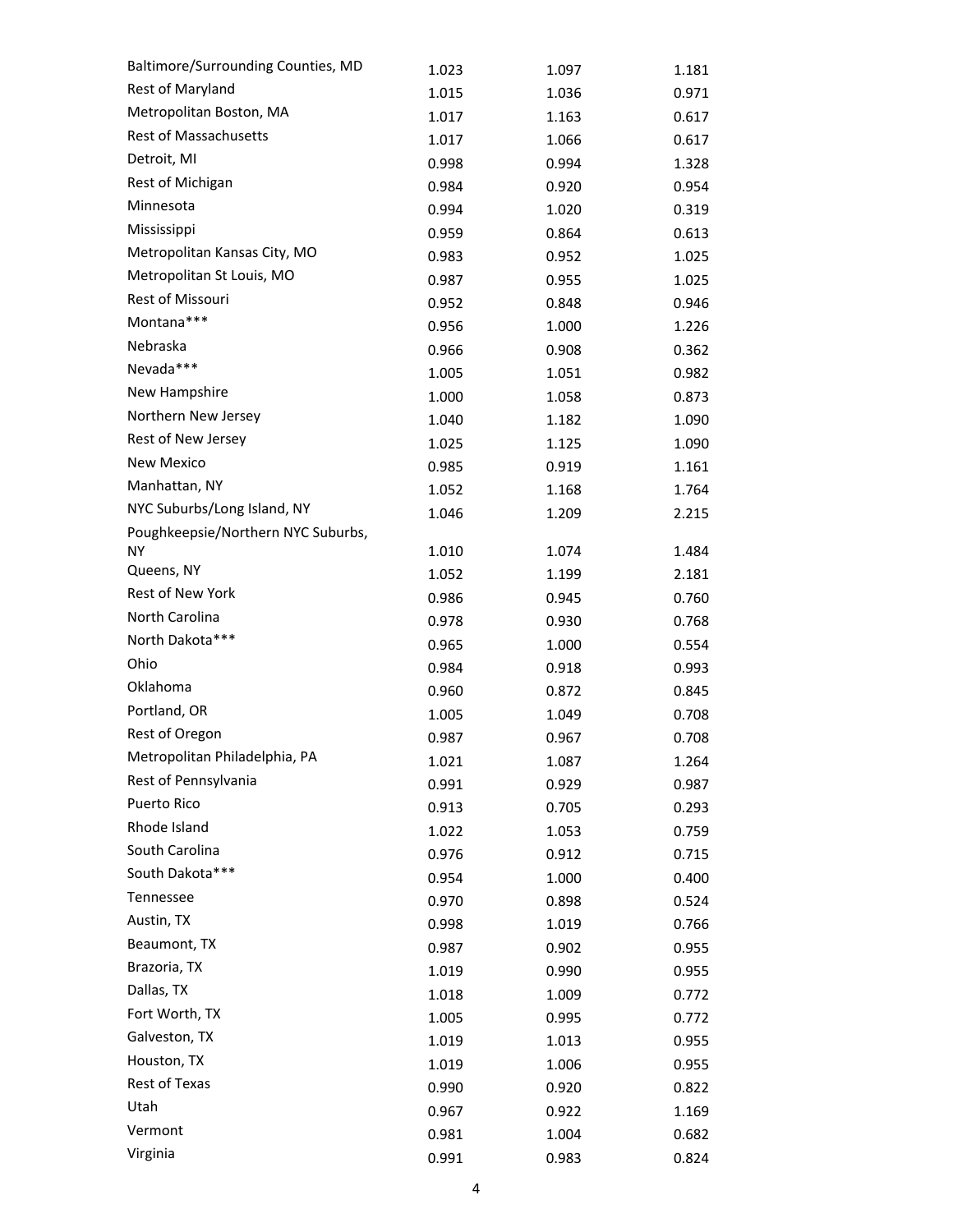| Virgin Islands                                                                       | 0.975 | 0.960 | 0.996 |  |  |  |  |
|--------------------------------------------------------------------------------------|-------|-------|-------|--|--|--|--|
| Seattle (King County), WA                                                            | 1.025 | 1.155 | 0.495 |  |  |  |  |
| Rest of Washington                                                                   | 0.996 | 1.015 | 0.475 |  |  |  |  |
| West Virginia                                                                        | 0.961 | 0.836 | 1.282 |  |  |  |  |
| Wisconsin                                                                            | 0.984 | 0.955 | 0.566 |  |  |  |  |
| Wyoming***                                                                           | 0.985 | 1.000 | 1.219 |  |  |  |  |
| $\pm\pm$ (at all CDC) and a set of FR see from the set of the best books and control |       |       |       |  |  |  |  |

**\*\* Work GPCI reflects a 1.5 floor for Alaska established by the MIPPA.**

**\*\*\* PE GPCI reflects a 1.0 floor for frontier states established by the ACA.**

#### **Medicare Conversion Factor (CF)**

The Medicare Conversion Factor (CF) is a national value that converts the total RVUs into payment amounts for the purpose of paying physicians for services provided. Since January 1, 1998, there has been one Medicare Conversion Factor, as specified by the Balanced Budget Act of 1997. Anesthesia has a separate conversion factor, but is paid using a different formula. The Medicare Conversion Factor is updated annually. Medicare Conversion Factors in past years have been \$36.6137 (2000), \$38.2581 (2001), \$36.1992 (2002), \$36.7856 (2003), \$37.3374 (2004), \$37.8975 (2005), \$37.8975 (2006), \$37.8975 (2007), \$38.0870 (2008), \$36.0666 (2009), \$36.0791 (1/1/10‐5/31/10), \$36.8729 (6/1/10‐12/31/10), \$33.9764 (2011), \$34.0376 (2012), \$34.0230 (2013), and \$35.8228 (2014 and 2015).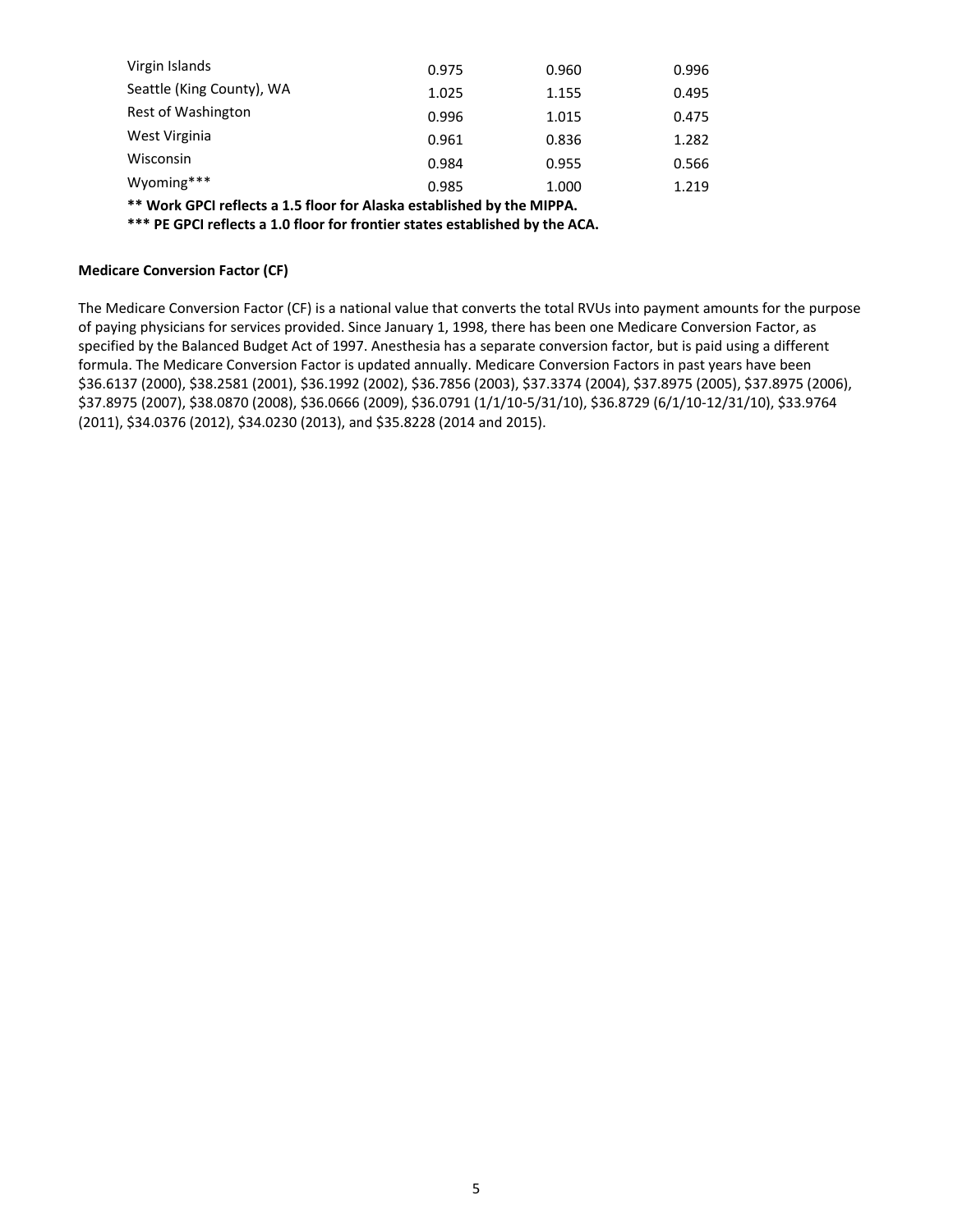#### **2016 Medicare Conversion Factor = \$35.8279**

Additional components of the Medicare RBRVS physician fee schedule factored into the payment structure include the following:

- MEI: The allocation of RVUs to pools for physician work, practice expense, and professional liability insurance correspond with the Medicare Economic Index. This is the reason that work is allocated 50.9% of the total RVUs, practice expense is 44.8%, and professional liability insurance is 4.3%.
- HPSA: Incentive payments for physician services provided to patients in Health Professional Shortage Areas (HPSAs), which are medically underserved communities, urban and rural locations that have a documented shortage of medical professionals.
- Nonparticipating Physicians: Reduced payments for physicians, called "nonparticipating" physicians, who do not accept Medicare "assignment." The law sets the payment amount for nonparticipating physicians at 95% of the payment amount for participating physicians (ie, the fee schedule amount).
- Budget Neutrality: Statutory guidelines indicate that revisions to the RVUs for physician services may not alter physician expenditures within the Medicare RBRVS physician fee schedule by more than \$20 million from the principal expenditures that would have resulted if the RVU adjustments were never initiated. In 2007 and 2008, the Medicare program applied a separate budget neutrality adjustment factor to the physician work RVUs to ensure Medicare budget neutrality in light of work RVU increases tied to the 2005 Five‐Year Review. However, by virtue of the Medicare Improvements for Patients and Providers Act of 2008 (MIPPA), starting in 2009 CMS is required to maintain Medicare budget neutrality exclusively via annual adjustments to the Medicare Conversion Factor.

### **HOW TO USE THE RBRVS**

CMS publishes RVUs for CPT codes in the *Federal Register.* To calculate the Medicare physician payment for a service, the RVUs for each of the three components of the Medicare RBRVS physician fee schedule are multiplied by their corresponding GPCIs to account for geographic differences in resource costs. The sum of these calculations is then multiplied by a dollar conversion factor. When determining payment, it is important to take into consideration all the mechanisms within the Medicare RBRVS physician fee schedule incorporated into the final payment for physician services. Please note that third‐ party payers other than Medicare may not use all of the elements of the RBRVS to determine physician payment. For example, they may use their own conversion factor or not factor in the GPCIs.

Example*:* Level 3 office visit for the evaluation and management of an established patient in Marco Island, Florida ("Rest of Florida" Medicare Locality).

[Remember that in order for the physician to code 99213, the appropriate history, physical examination, and medical decision*making must be documented.]*

The following RVUs, GPCIs, and Medicare Conversion Factor are based on the information published by CMS.

|                                       |      | Location: Marco Island, Florida       |       |
|---------------------------------------|------|---------------------------------------|-------|
| CPT Code 99213                        |      | ("Rest of Florida" Medicare Locality) |       |
| Work RVUs                             | 0.97 | Work GPCL                             | 0.980 |
| Non-Facility Practice Expense RVUs    | 1.01 | Practice Expense GPCI                 | 0.960 |
| Professional Liability Insurance RVUs | 0.07 | Professional Liability Insurance GPCI | 1.315 |

### **METHOD 1 (NON‐GEOGRAPHICALLY ADJUSTED & USING NON‐MEDICARE CONVERSION FACTOR)**

This is an example of a physician payment mechanism in a non‐facility setting that takes into consideration the total RVUs from the Medicare RBRVS but excludes all other components of the physician fee schedule. Often the total RVUs are multiplied by a payer‐specific conversion factor that is not associated with the Medicare Conversion Factor.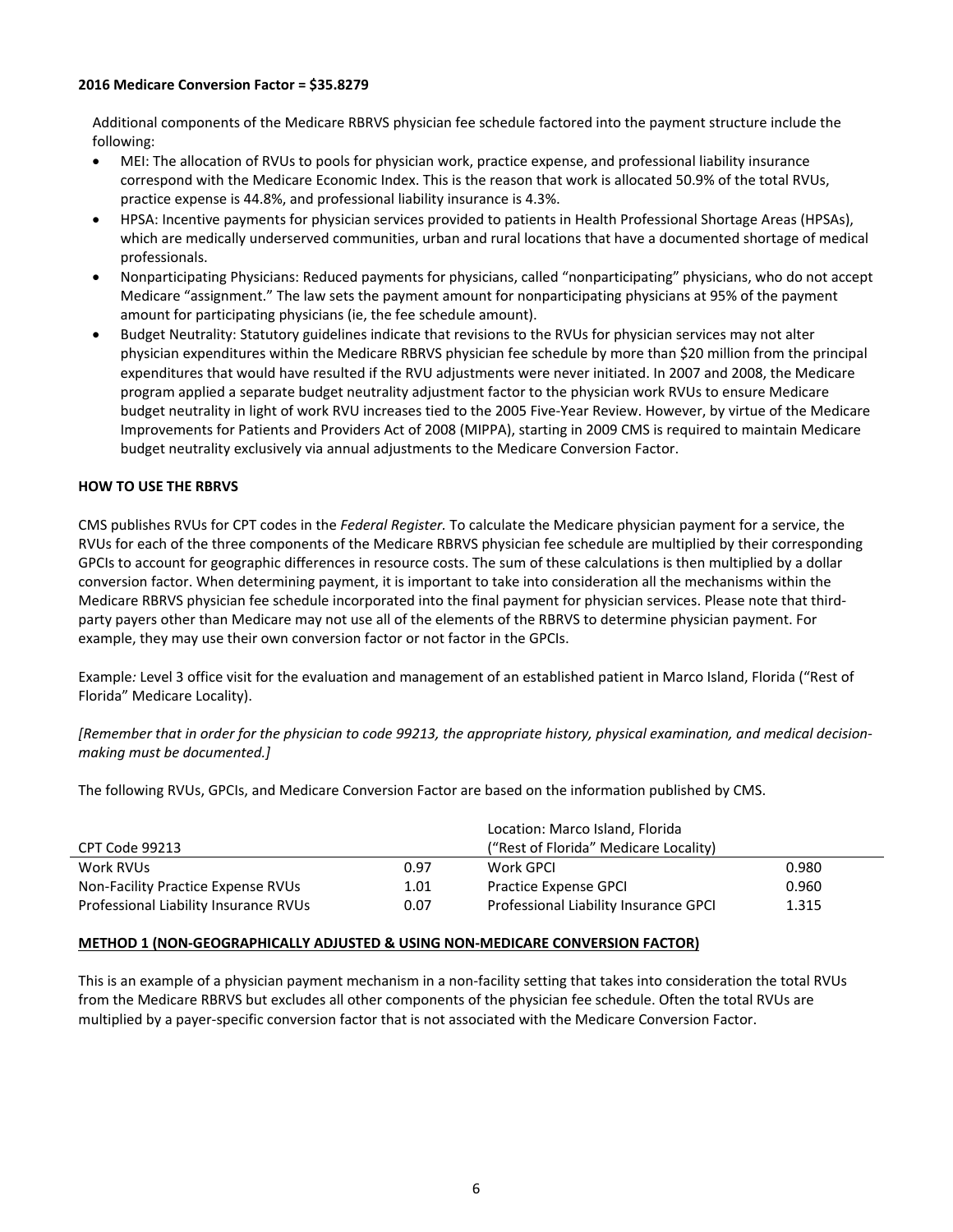#### **STEP 1**

Add together the physician work, non‐facility practice expense, and professional liability insurance RVUs to obtain the total non‐facility RVUs for the office visit.

> Total non‐facility RVUs for CPT code 99213 = Work RVUs + Non‐Facility Practice Expense RVUs + Professional Liability Insurance RVUs  $(0.97) + (1.01) + (0.07) = 2.05$

### **STEP 2**

Multiply the total Medicare RVUs for CPT code 99213 by a non‐Medicare, payer‐specific primary care conversion factor (which may or may not be different than the 2016 Medicare Conversion Factor of \$35.8279).

For example: Payer‐specific primary care conversion factor = \$38.00

Total physician payment for the provision of CPT code 99213 by this third‐party payer = (Total Medicare RVUs) x (Payer CF)  $(2.05)$  x  $(38.00)$  = \$77.90

Note: In some cases, payers will not use the Medicare total RVUs for a service in their calculation of physician payment. *Instead, they may apply their own relative value adjustments.*

### **METHOD 2 (GEOGRAPHICALLY ADJUSTED & USING MEDICARE CONVERSION FACTOR)**

This is an example of the Medicare RBRVS physician fee schedule payment in a non‐facility setting for CPT code 99213 in Marco Island, Florida. The following example assumes that a physician has accepted assignment and is practicing in an area of the country that does not have a shortage of medical professionals.

#### **STEP 1**

Multiply the physician work, non‐facility practice expense, and professional liability insurance RVUs by the appropriate GPCIs; add the figures thus obtained to get the total geographically adjusted RVUs for the office visit.

Total non‐facility RVUs for CPT code 99213 (geographically adjusted) = (Work RVUs x Work GPCI) + (Non‐Facility Practice Expense RVUs x Practice Expense GPCI) + (PLI RVUs x PLI GPCI)  $(0.97 \times 0.980) + (1.01 \times 0.960) + (0.07 \times 1.315)$  $(0.9506) + (0.9696) + (0.09205) = 2.01225$ 

### **STEP 2**

Multiply the total geographically adjusted RVUs by the Medicare Conversion Factor to obtain the physician payment for the office visit.

2016 Medicare Conversion Factor (CF) = \$35.8279

Total Medicare payment for the provision of CPT code 99213 in Marco Island, Florida = Total geographically adjusted RVUs for CPT code 99213 x 2013 Medicare Conversion Factor  $(2.01225 \times $35.8279 = $72.09)$ 

In this example, a physician practicing in Marco Island, Florida would receive \$72.09 for providing the level 3 established patient office visit for a Medicare beneficiary.

To apply Method 2 using your own GPCIs, access the 2016 RBRVS Conversion Spreadsheet.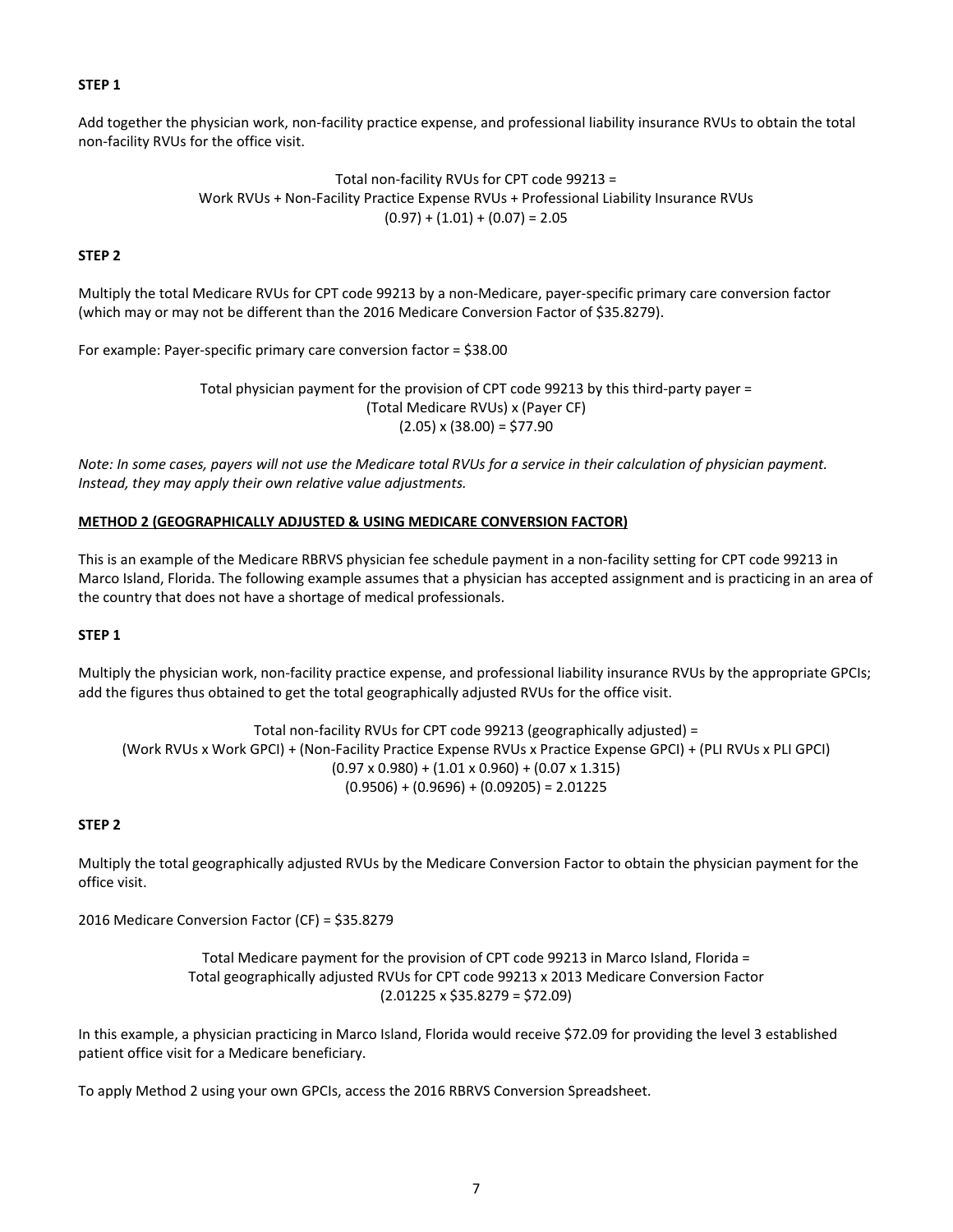A table that provides RVUs for a series of CPT codes commonly reported by pediatricians has been included at the end of this document. Please refer to this table to determine Medicare RVUs for other pediatric services and procedures.

#### **CONCLUDING REMARKS**

In today's rapidly changing health care environment, it is crucial to understand the Medicare RBRVS physician fee schedule. Many third‐party payers, including Medicaid programs, private carriers, and managed care organizations are utilizing variations of the Medicare RBRVS to determine physician payment rates. In order for a physician to succeed in the changing marketplace, measurements of the costs involved in providing services will need to be ascertained; these costs include physician income and benefits, practice expenses, professional liability insurance premiums, as well as the frequency of services provided. Once this information is determined and the appropriate RVUs for each service are obtained, a physician will be able to calculate the costs involved in the provision of each service, as well as the average cost per service provided and per member per month estimates.

*For further information, please contact the AAP Coding Hotline at aapcodinghotline@aap.org.*

*Developed by the AAP Committee on Coding and Nomenclature, with contributions by Linda Walsh.*

#### **CPT only copyright 2016 American Medical Association. All Rights Reserved.**

Copyright © 2016 American Academy of Pediatrics. All rights reserved.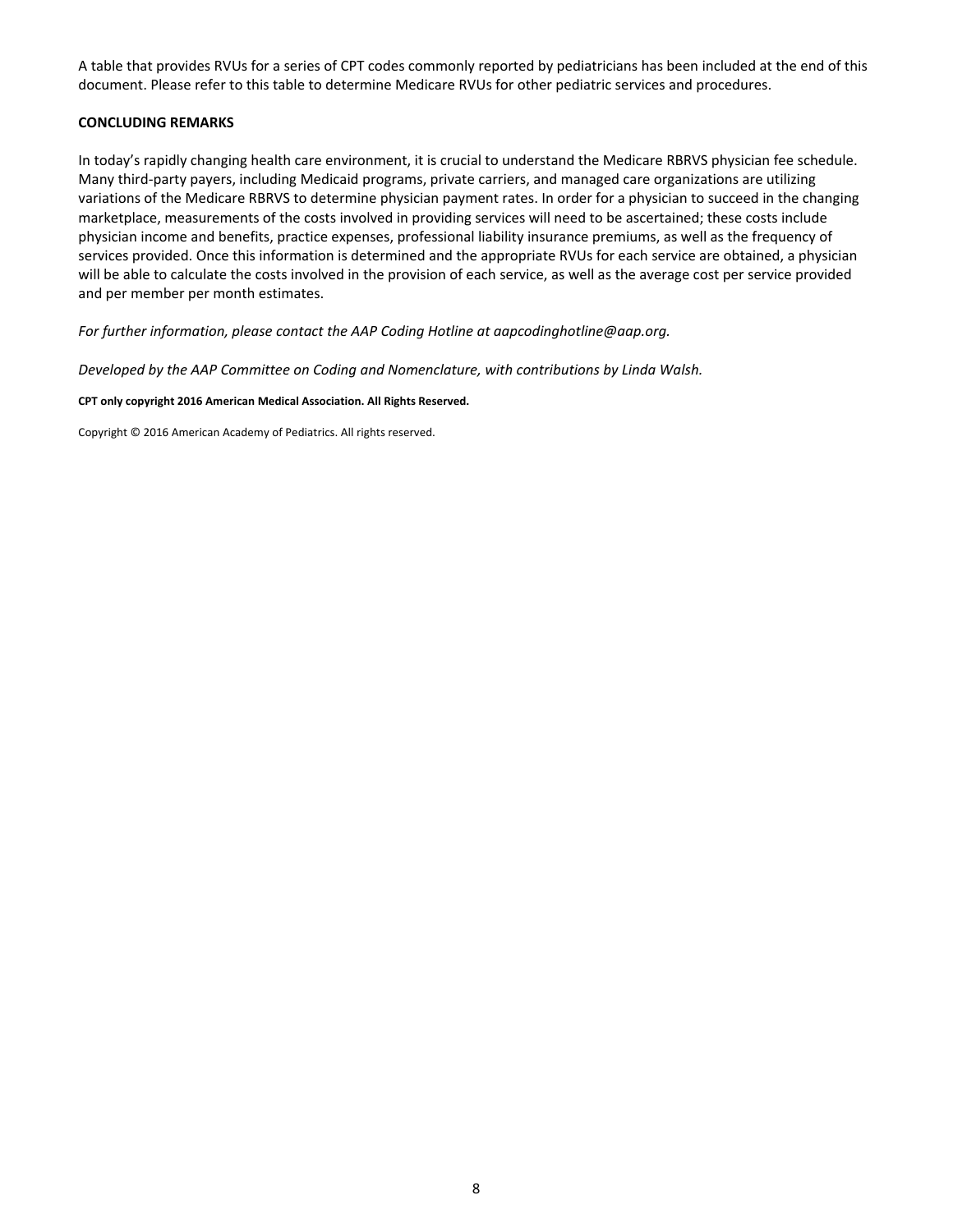|                    | <b>Work</b>            | Non-<br><b>Facility</b><br>(NF)<br><b>Practice</b><br><b>Expense</b> | <b>Facility</b><br>(F)<br><b>Practice</b><br><b>Expense</b>       |                    | <b>Total</b>                       |                               | 100%                    | 100%                   |
|--------------------|------------------------|----------------------------------------------------------------------|-------------------------------------------------------------------|--------------------|------------------------------------|-------------------------------|-------------------------|------------------------|
| <b>CPT</b><br>Code | <b>RVUs</b><br>(wRVUs) | (PE)<br><b>RVUs</b>                                                  | (PE)<br><b>RVUs</b>                                               | PLI<br><b>RVUs</b> | <b>NF</b><br><b>RVUs</b>           | <b>Total F</b><br><b>RVUs</b> | <b>Medicare</b><br>(NF) | <b>Medicare</b><br>(F) |
|                    |                        |                                                                      | <b>Office Or Other Outpatient Services, New Patient</b>           |                    |                                    |                               |                         |                        |
| 99201              | 0.48                   | 0.71                                                                 | 0.23                                                              | 0.05               | 1.24                               | 0.76                          | \$44.43                 | \$27.23                |
| 99202              | 0.93                   | 1.10                                                                 | 0.41                                                              | 0.08               | 2.11                               | 1.42                          | \$75.60                 | \$50.88                |
| 99203              | 1.42                   | 1.48                                                                 | 0.60                                                              | 0.15               | 3.05                               | 2.17                          | \$109.28                | \$77.75                |
| 99204              | 2.43                   | 1.99                                                                 | 1.02                                                              | 0.22               | 4.64                               | 3.67                          | \$166.24                | \$131.49               |
| 99205              | 3.17                   | 2.36                                                                 | 1.31                                                              | 0.29               | 5.82                               | 4.77                          | \$208.52                | \$170.90               |
|                    |                        |                                                                      | <b>Office Or Other Outpatient Services, Established Patient</b>   |                    |                                    |                               |                         |                        |
| 99211              | 0.18                   | 0.37                                                                 | 0.07                                                              | 0.01               | 0.56                               | 0.26                          | \$20.06                 | \$9.32                 |
| 99212              | 0.48                   | 0.71                                                                 | 0.20                                                              | 0.04               | 1.23                               | 0.72                          | \$44.07                 | \$25.80                |
| 99213              | 0.97                   | 1.01                                                                 | 0.40                                                              | 0.07               | 2.05                               | 1.44                          | \$73.45                 | \$51.59                |
| 99214              | 1.50                   | 1.42                                                                 | 0.61                                                              | 0.10               | 3.02                               | 2.21                          | \$108.20                | \$79.18                |
| 99215              | 2.11                   | 1.81                                                                 | 0.86                                                              | 0.15               | 4.07                               | 3.12                          | \$145.82                | \$111.78               |
|                    |                        |                                                                      | Office Or Other Outpatient Consultations*                         |                    |                                    |                               |                         |                        |
| 99241              | 0.64                   | 0.66                                                                 | 0.24                                                              | 0.04               | 1.34                               | 0.92                          | \$48.01                 | \$32.96                |
| 99242              | 1.34                   | 1.10                                                                 | 0.51                                                              | 0.08               | 2.52                               | 1.93                          | \$90.29                 | \$69.15                |
| 99243              | 1.88                   | 1.46                                                                 | 0.71                                                              | 0.11               | 3.45                               | 2.70                          | \$123.61                | \$96.74                |
| 99244              | 3.02                   | 1.96                                                                 | 1.14                                                              | 0.18               | 5.16                               | 4.34                          | \$184.87                | \$155.49               |
| 99245              | 3.77                   | 2.30                                                                 | 1.38                                                              | 0.22               | 6.29                               | 5.37                          | \$225.36                | \$192.40               |
|                    |                        |                                                                      | Prolonged Service With Face-To-Face Patient Contact; Outpatient   |                    |                                    |                               |                         |                        |
| 99354              | 1.77                   | 0.92                                                                 | 0.72                                                              | 0.13               | 2.82                               | 2.62                          | \$101.03                | \$93.87                |
| 99355              | 1.77                   | 0.85                                                                 | 0.65                                                              | 0.12               | 2.74                               | 2.54                          | \$98.17                 | \$91.00                |
|                    |                        |                                                                      | <b>Preventive Medicine Services, New Patient</b>                  |                    |                                    |                               |                         |                        |
| 99381 <sup>N</sup> | 1.50                   | 1.52                                                                 | 0.57                                                              | 0.09               | \$3.11                             | 2.16                          | \$111.42                | \$77.39                |
| 99382 <sup>N</sup> | 1.60                   | 1.56                                                                 | 0.61                                                              | 0.09               | \$3.25                             | 2.30                          | \$116.44                | \$82.40                |
| 99383 <sup>N</sup> | 1.70                   | 1.58                                                                 | 0.65                                                              | 0.10               | \$3.38                             | 2.45                          | \$121.10                | \$87.78                |
| 99384 <sup>N</sup> | 2.00                   | 1.70                                                                 | 0.77                                                              | 0.12               | \$3.82                             | 2.89                          | \$136.86                | \$103.54               |
| 99385 <sup>N</sup> | 1.92                   | 1.67                                                                 | 0.74                                                              | 0.11               | \$3.70                             | 2.77                          | \$132.56                | \$99.24                |
|                    |                        |                                                                      | <b>Preventive Medicine Services, Established Patient</b>          |                    |                                    |                               |                         |                        |
| 99391 <sup>N</sup> | 1.37                   | 1.34                                                                 | 0.52                                                              | 0.08               | 2.79                               | 1.97                          | \$99.96                 | \$70.58                |
| 99392 <sup>N</sup> | 1.50                   | 1.39                                                                 | 0.57                                                              | 0.09               | 2.98                               | 2.16                          | \$106.77                | \$77.39                |
| 99393 <sup>N</sup> | 1.50                   | 1.38                                                                 | 0.57                                                              | 0.09               | 2.97                               | 2.16                          | \$106.41                | \$77.39                |
| 99394 <sup>N</sup> | 1.70                   | 1.46                                                                 | 0.65                                                              | 0.10               | 3.26                               | 2.45                          | \$116.80                | \$87.78                |
| 99395 <sup>N</sup> | 1.75                   | 1.48                                                                 | 0.67                                                              | 0.10               | 3.33                               | 2.52                          | \$119.31                | \$90.29                |
|                    |                        |                                                                      | <b>Immunization Administration Through Age 18 With Counseling</b> |                    |                                    |                               |                         |                        |
| 90460              | 0.17                   | 0.53                                                                 | <b>NA</b>                                                         | 0.01               | 0.71                               | <b>NA</b>                     | \$25.44                 | NA                     |
| 90461              | 0.15                   | 0.19                                                                 | <b>NA</b>                                                         | 0.01               | 0.35                               | NA                            | \$12.54                 | NA                     |
|                    |                        |                                                                      |                                                                   |                    | <b>Immunization Administration</b> |                               |                         |                        |
| 90471              | 0.17                   | 0.53                                                                 | <b>NA</b>                                                         | 0.01               | 0.71                               | NA                            | \$25.44                 | NA                     |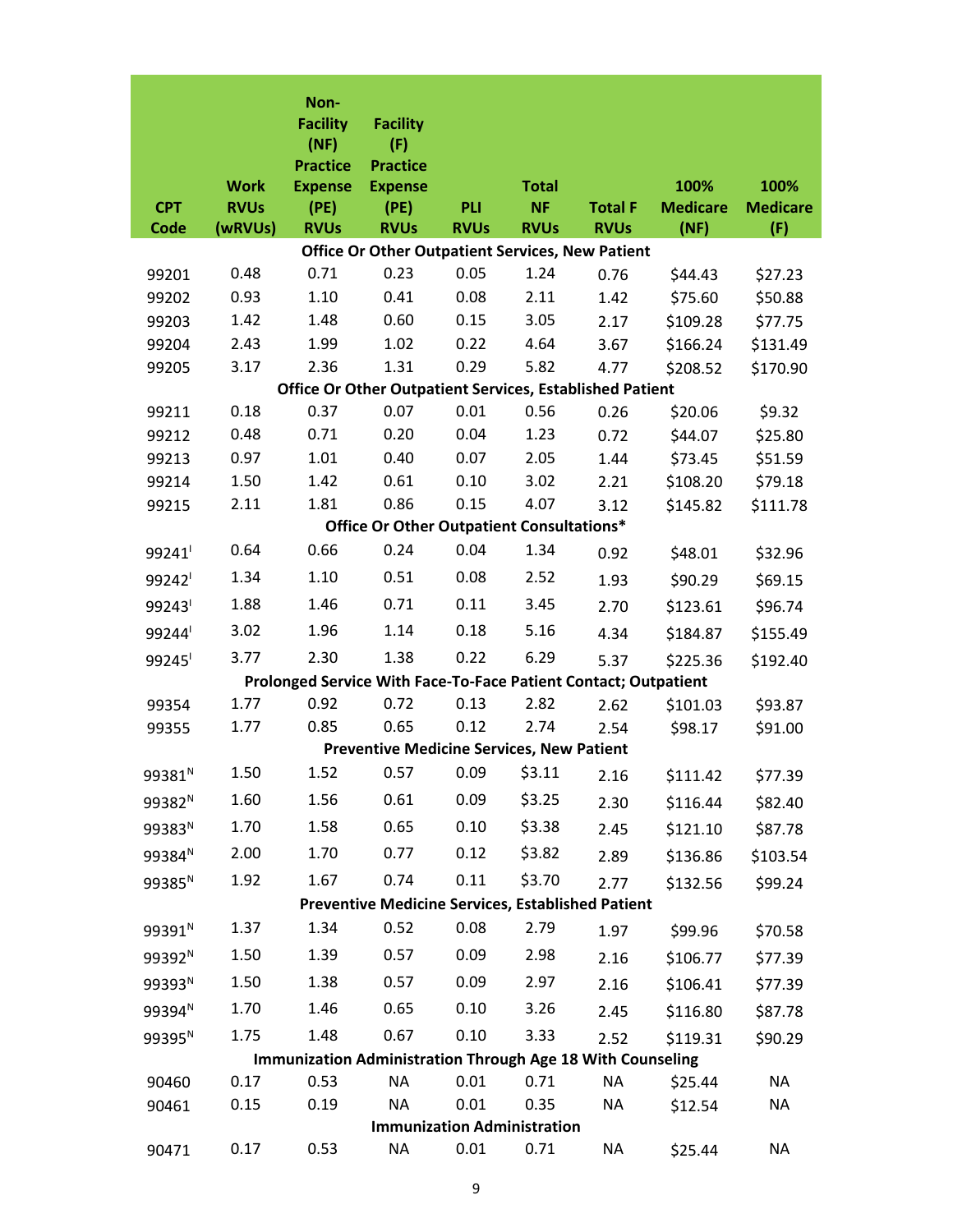| 90472              | 0.15 | 0.19      | <b>NA</b>                                            | 0.01                                  | 0.35                                | <b>NA</b> | \$12.54                                                                                     | <b>NA</b> |
|--------------------|------|-----------|------------------------------------------------------|---------------------------------------|-------------------------------------|-----------|---------------------------------------------------------------------------------------------|-----------|
| 90473R             | 0.17 | 0.53      | <b>NA</b>                                            | 0.01                                  | 0.71                                | <b>NA</b> | \$25.44                                                                                     | <b>NA</b> |
| 90474R             | 0.15 | 0.19      | <b>NA</b>                                            | 0.01                                  | 0.35                                | <b>NA</b> | \$12.54                                                                                     | <b>NA</b> |
|                    |      |           |                                                      |                                       |                                     |           | Hydration, Therapeutic, Prophylactic, & Diagnostic Injections & Infusions, & Chemotherapy & |           |
|                    |      |           |                                                      |                                       |                                     |           | Other Highly Complex Drug Or Highly Complex Biologic Agent Administration                   |           |
| 96360              | 0.17 | 1.42      | <b>NA</b>                                            | 0.03                                  | 1.62                                | <b>NA</b> | \$58.04                                                                                     | NA        |
| 96361              | 0.09 | 0.33      | <b>NA</b>                                            | 0.01                                  | 0.43                                | <b>NA</b> | \$15.41                                                                                     | <b>NA</b> |
| 96365              | 0.21 | 1.70      | <b>NA</b>                                            | 0.04                                  | 1.95                                | <b>NA</b> | \$69.86                                                                                     | <b>NA</b> |
| 96366              | 0.18 | 0.34      | <b>NA</b>                                            | 0.01                                  | 0.53                                | <b>NA</b> | \$18.99                                                                                     | <b>NA</b> |
| 96374              | 0.18 | 1.38      | <b>NA</b>                                            | 0.03                                  | 1.59                                | <b>NA</b> | \$56.97                                                                                     | NA        |
|                    |      |           |                                                      | <b>Vision &amp; Hearing Screening</b> |                                     |           |                                                                                             |           |
| 99173 <sup>N</sup> | 0.00 | 0.08      | <b>NA</b>                                            | 0.01                                  | 0.09                                | <b>NA</b> | \$3.22                                                                                      | <b>NA</b> |
| 99174 <sup>N</sup> | 0.00 | 0.00      | 0.00                                                 | 0.00                                  | 0.00                                | 0.00      | \$0.00                                                                                      | <b>NA</b> |
| 99177 <sup>N</sup> | 0.00 | 0.00      | 0.00                                                 | 0.00                                  | 0.00                                | 0.00      | \$0.00                                                                                      | <b>NA</b> |
| 92551 <sup>N</sup> | 0.00 | 0.33      | <b>NA</b>                                            | 0.01                                  | 0.34                                | <b>NA</b> | \$12.18                                                                                     | <b>NA</b> |
| 92552              | 0.00 | 0.87      | <b>NA</b>                                            | 0.01                                  | 0.88                                | <b>NA</b> | \$31.53                                                                                     | <b>NA</b> |
|                    |      |           | <b>Developmental Screening &amp; Testing</b>         |                                       |                                     |           |                                                                                             |           |
| 96110 <sup>N</sup> | 0.00 | 0.26      | <b>NA</b>                                            | 0.01                                  | 0.27                                | <b>NA</b> | \$9.67                                                                                      | <b>NA</b> |
| 96111              | 2.60 | 0.92      | 0.74                                                 | 0.13                                  | 3.65                                | 3.47      | \$130.77                                                                                    | \$124.32  |
|                    |      |           | <b>Emotional/Behavioral Assessment</b>               |                                       |                                     |           |                                                                                             |           |
| 96127              | 0.00 | 0.14      | <b>NA</b>                                            | 0.01                                  | 0.15                                | <b>NA</b> | \$5.37                                                                                      | <b>NA</b> |
|                    |      |           | <b>Topical Application of Fluoride Varnish</b>       |                                       |                                     |           |                                                                                             |           |
| 99188 <sup>N</sup> | 0.00 | 0.00      | 0.00                                                 | 0.00                                  | 0.00                                | 0.00      | \$0.00                                                                                      | \$0.00    |
|                    |      |           |                                                      | <b>Care Plan Oversight</b>            |                                     |           |                                                                                             |           |
| 99339 <sup>B</sup> | 1.25 | 0.86      | <b>NA</b>                                            | 0.07                                  | 2.18                                | <b>NA</b> | \$78.10                                                                                     | <b>NA</b> |
| 99340 <sup>B</sup> | 1.80 | 1.15      | <b>NA</b>                                            | 0.11                                  | 3.06                                | <b>NA</b> | \$109.63                                                                                    | <b>NA</b> |
|                    |      |           |                                                      | <b>Chronic Care Management</b>        |                                     |           |                                                                                             |           |
| 99487 <sup>B</sup> | 0.00 | 0.00      | 0.00                                                 | 0.00                                  | 0.00                                | 0.00      | \$0.00                                                                                      | \$0.00    |
| 99489 <sup>B</sup> | 0.00 | 0.00      | 0.00                                                 | 0.00                                  | 0.00                                | 0.00      | \$0.00                                                                                      | \$0.00    |
| 99490              | 0.61 | 0.49      | 0.23                                                 | 0.04                                  | 1.14                                | 0.88      | \$40.84                                                                                     | \$31.53   |
|                    |      |           |                                                      |                                       | <b>Transitional Care Management</b> |           |                                                                                             |           |
| 99495              | 2.11 | 2.36      | 0.87                                                 | 0.13                                  | 4.60                                | 3.11      | \$164.81                                                                                    | \$111.42  |
| 99496              | 3.05 | 3.25      | 1.26                                                 | 0.19                                  | 6.49                                | 4.50      | \$232.52                                                                                    | \$161.23  |
|                    |      |           | <b>Physician Telephone &amp; Online E/M Services</b> |                                       |                                     |           |                                                                                             |           |
| 99441 <sup>N</sup> | 0.25 | 0.13      | 0.10                                                 | 0.01                                  | 0.39                                | 0.36      | \$13.97                                                                                     | \$12.90   |
| 99442 <sup>N</sup> | 0.50 | 0.23      | 0.19                                                 | 0.03                                  | 0.76                                | 0.72      | \$27.23                                                                                     | \$25.80   |
| 99443 <sup>N</sup> | 0.75 | 0.33      | 0.29                                                 | 0.04                                  | 1.12                                | 1.08      | \$40.13                                                                                     | \$38.69   |
|                    |      |           |                                                      |                                       |                                     |           | Codes 99444-99449 are bundled by Medicare and have no published RVUs.                       |           |
|                    |      |           | <b>Physician Medical Team Conference</b>             |                                       |                                     |           |                                                                                             |           |
| 99367 <sup>B</sup> | 1.10 | <b>NA</b> | 0.42                                                 | 0.07                                  | <b>NA</b>                           | 1.59      | <b>NA</b>                                                                                   | \$56.97   |
|                    | 1.92 | <b>NA</b> | 0.68                                                 | <b>Newborn Care Services</b><br>0.12  | NA                                  |           |                                                                                             |           |
| 99460              | 1.26 | 1.45      |                                                      |                                       |                                     | 2.72      | <b>NA</b>                                                                                   | \$97.45   |
| 99461              | 0.84 | <b>NA</b> | 0.52<br>0.29                                         | 0.08<br>0.05                          | 2.79<br><b>NA</b>                   | 1.86      | \$99.96                                                                                     | \$66.64   |
| 99462              | 2.13 | <b>NA</b> | 1.09                                                 | 0.14                                  | <b>NA</b>                           | 1.18      | <b>NA</b>                                                                                   | \$42.28   |
| 99463              | 1.50 | <b>NA</b> | 0.41                                                 | 0.11                                  | NA                                  | 3.36      | <b>NA</b>                                                                                   | \$120.38  |
| 99464              |      |           |                                                      |                                       |                                     | 2.02      | <b>NA</b>                                                                                   | \$72.37   |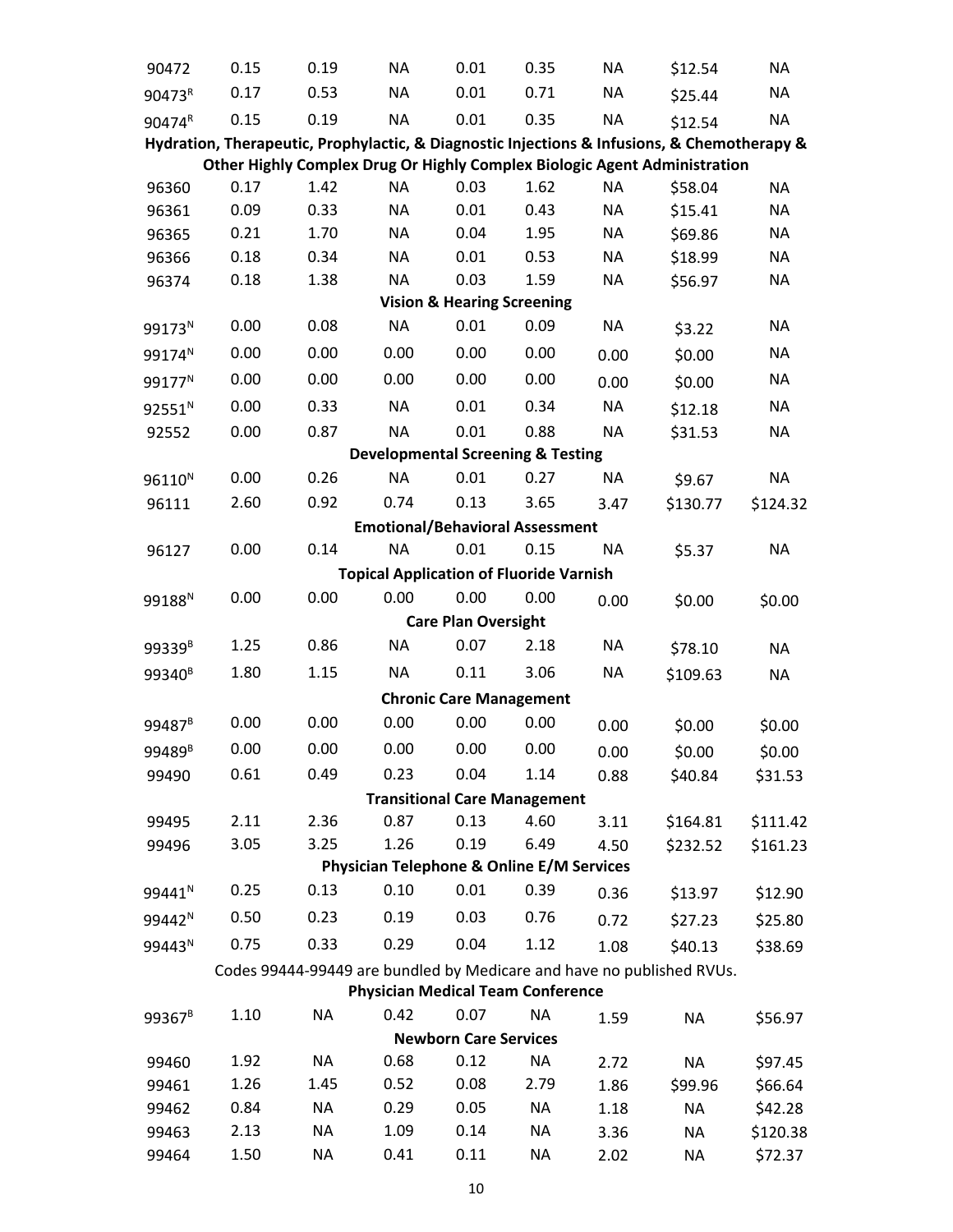| 99465              | 2.93  | <b>NA</b> | 1.19                                                           | 0.19                               | <b>NA</b> | 4.31  | <b>NA</b> | \$154.42 |
|--------------------|-------|-----------|----------------------------------------------------------------|------------------------------------|-----------|-------|-----------|----------|
|                    |       |           |                                                                | <b>Initial Hospital Care</b>       |           |       |           |          |
| 99221              | 1.92  | <b>NA</b> | 0.75                                                           | 0.19                               | <b>NA</b> | 2.86  | <b>NA</b> | \$102.47 |
| 99222              | 2.61  | <b>NA</b> | 1.04                                                           | 0.21                               | <b>NA</b> | 3.86  | <b>NA</b> | \$138.30 |
| 99223              | 3.86  | <b>NA</b> | 1.55                                                           | 0.29                               | <b>NA</b> | 5.70  | <b>NA</b> | \$204.22 |
|                    |       |           |                                                                | <b>Subsequent Hospital Care</b>    |           |       |           |          |
| 99231              | 0.76  | <b>NA</b> | 0.29                                                           | 0.06                               | <b>NA</b> | 1.11  | <b>NA</b> | \$39.77  |
| 99232              | 1.39  | <b>NA</b> | 0.55                                                           | 0.09                               | <b>NA</b> | 2.03  | <b>NA</b> | \$72.73  |
| 99233              | 2.00  | <b>NA</b> | 0.79                                                           | 0.14                               | <b>NA</b> | 2.93  | <b>NA</b> | \$104.98 |
|                    |       |           |                                                                | <b>Discharge Day Management</b>    |           |       |           |          |
| 99238              | 1.28  | <b>NA</b> | 0.68                                                           | 0.08                               | <b>NA</b> | 2.04  | <b>NA</b> | \$73.09  |
| 99239              | 1.90  | <b>NA</b> | 1.00                                                           | 0.12                               | <b>NA</b> | 3.02  | <b>NA</b> | \$108.20 |
|                    |       |           |                                                                | <b>Initial Observation Care</b>    |           |       |           |          |
| 99217              | 1.28  | <b>NA</b> | 0.68                                                           | 0.09                               | <b>NA</b> | 2.05  | <b>NA</b> | \$73.45  |
| 99218              | 1.92  | <b>NA</b> | 0.74                                                           | 0.15                               | <b>NA</b> | 2.81  | <b>NA</b> | \$100.68 |
| 99219              | 2.60  | <b>NA</b> | 1.03                                                           | 0.18                               | <b>NA</b> | 3.81  | <b>NA</b> | \$136.50 |
| 99220              | 3.56  | <b>NA</b> | 1.42                                                           | 0.24                               | <b>NA</b> | 5.22  | <b>NA</b> | \$187.02 |
|                    |       |           |                                                                | <b>Subsequent Observation Care</b> |           |       |           |          |
| 99224              | 0.76  | <b>NA</b> | 0.30                                                           | 0.06                               | <b>NA</b> | 1.12  | <b>NA</b> | \$40.13  |
| 99225              | 1.39  | <b>NA</b> | 0.57                                                           | 0.09                               | <b>NA</b> | 2.05  | <b>NA</b> | \$73.45  |
| 99226              | 2.00  | <b>NA</b> | 0.82                                                           | 0.13                               | <b>NA</b> | 2.95  | <b>NA</b> | \$105.69 |
|                    |       |           | <b>Emergency Department Services</b>                           |                                    |           |       |           |          |
| 99281              | 0.45  | <b>NA</b> | 0.11                                                           | 0.04                               | <b>NA</b> | 0.60  | <b>NA</b> | \$21.50  |
| 99282              | 0.88  | <b>NA</b> | 0.21                                                           | 0.08                               | <b>NA</b> | 1.17  | <b>NA</b> | \$41.92  |
| 99283              | 1.34  | <b>NA</b> | 0.29                                                           | 0.12                               | <b>NA</b> | 1.75  | <b>NA</b> | \$62.70  |
| 99284              | 2.56  | <b>NA</b> | 0.53                                                           | 0.23                               | <b>NA</b> | 3.32  | <b>NA</b> | \$118.95 |
| 99285              | 3.80  | <b>NA</b> | 0.75                                                           | 0.35                               | <b>NA</b> | 4.90  | <b>NA</b> | \$175.56 |
|                    |       |           | Prolonged Service With Face-To-Face Patient Contact; Inpatient |                                    |           |       |           |          |
| 99356              | 1.71  | <b>NA</b> | 0.76                                                           | 0.11                               | <b>NA</b> | 2.58  | <b>NA</b> | \$92.44  |
| 99357              | 1.71  | <b>NA</b> | 0.75                                                           | 0.11                               | <b>NA</b> | 2.57  | <b>NA</b> | \$92.08  |
|                    |       |           |                                                                | <b>Physician Standby Services</b>  |           |       |           |          |
|                    | 1.20  | <b>NA</b> |                                                                | 0.46  0.07  NA                     |           |       |           |          |
| 99360 <sup>x</sup> |       |           |                                                                |                                    |           | 1.73  | <b>NA</b> | \$61.98  |
|                    |       |           |                                                                | <b>Critical Care Services</b>      |           | 6.31  |           |          |
| 99291              | 4.50  | 2.85      | 1.42                                                           | 0.39                               | 7.74      |       | \$277.31  | \$226.07 |
| 99292              | 2.25  | 1.02      | 0.72                                                           | 0.19                               | 3.46      | 3.16  | \$123.96  | \$113.22 |
| 99466              | 4.79  | <b>NA</b> | <b>Pediatric Critical Care Patient Transport</b><br>1.36       | 0.34                               | <b>NA</b> | 6.49  | <b>NA</b> | \$232.52 |
| 99467              | 2.40  | <b>NA</b> | 0.75                                                           | 0.13                               | <b>NA</b> | 3.28  | <b>NA</b> | \$117.52 |
| 99485 <sup>B</sup> | 1.50  | <b>NA</b> | 0.57                                                           | 0.09                               | <b>NA</b> |       | <b>NA</b> | \$77.39  |
|                    |       | <b>NA</b> |                                                                | 0.08                               |           | 2.16  |           |          |
| 99486 <sup>B</sup> | 1.30  |           | 0.50                                                           |                                    | <b>NA</b> | 1.88  | <b>NA</b> | \$67.36  |
|                    |       |           | <b>Inpatient Pediatric &amp; Neonatal Critical Care</b>        |                                    |           |       |           |          |
| 99468              | 18.46 | <b>NA</b> | 7.06                                                           | 1.11                               | <b>NA</b> | 26.63 | <b>NA</b> | \$954.10 |
| 99469              | 7.99  | <b>NA</b> | 2.72                                                           | 0.51                               | <b>NA</b> | 11.22 | <b>NA</b> | \$401.99 |
| 99471              | 15.98 | <b>NA</b> | 7.09                                                           | 1.69                               | <b>NA</b> | 24.76 | <b>NA</b> | \$887.10 |
| 99472              | 7.99  | <b>NA</b> | 2.96                                                           | 0.61                               | <b>NA</b> | 11.56 | <b>NA</b> | \$414.17 |
| 99475              | 11.25 | <b>NA</b> | 4.16                                                           | 0.87                               | <b>NA</b> | 16.28 | <b>NA</b> | \$583.28 |
| 99476              | 6.75  | <b>NA</b> | 2.5                                                            | 0.53                               | <b>NA</b> | 9.78  | <b>NA</b> | \$350.40 |
|                    |       |           | <b>Initial &amp; Continuing Intensive Care Services</b>        |                                    |           |       |           |          |
| 99477              | 7.00  | <b>NA</b> | 2.67                                                           | 0.41                               | <b>NA</b> | 10.08 | <b>NA</b> | \$361.15 |
| 99478              | 2.75  | <b>NA</b> | 0.93                                                           | 0.18                               | <b>NA</b> | 3.86  | <b>NA</b> | \$138.30 |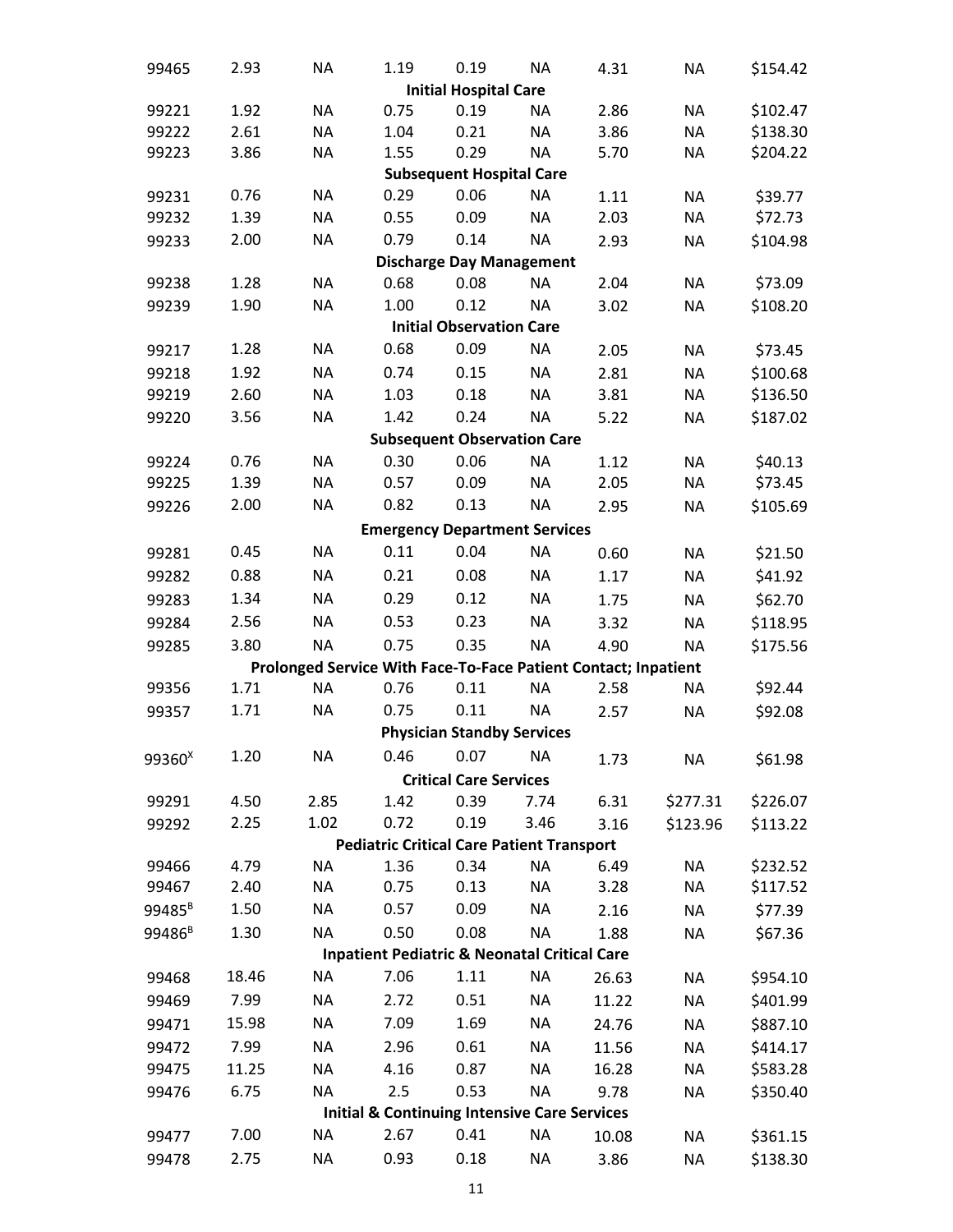| 99479 | 2.50 | <b>NA</b> | 0.85                                                 | 0.16                                 | <b>NA</b>                         | 3.51         | <b>NA</b>                                                                                 | \$125.76  |
|-------|------|-----------|------------------------------------------------------|--------------------------------------|-----------------------------------|--------------|-------------------------------------------------------------------------------------------|-----------|
| 99480 | 2.40 | <b>NA</b> | 0.82                                                 | 0.15                                 | <b>NA</b>                         | 3.37         | <b>NA</b>                                                                                 | \$120.74  |
|       |      |           | <b>Initiation of Neonatal Hypothermia</b>            |                                      |                                   |              |                                                                                           |           |
| 99184 | 4.50 | <b>NA</b> | 1.72                                                 | 0.27                                 | <b>NA</b>                         | 6.49         | <b>NA</b>                                                                                 | \$232.52  |
|       |      |           |                                                      |                                      |                                   |              | Moderate Sedation Provided By The Same Physician Performing The Diagnostic Or Therapeutic |           |
|       |      |           |                                                      | <b>Service</b>                       |                                   |              |                                                                                           |           |
|       |      |           |                                                      |                                      |                                   |              | Codes 99143-99145 are carrier-priced by Medicare and have no published RVUs.              |           |
|       |      |           |                                                      |                                      |                                   |              | Moderate Sedation Provided By A Physician Other Than The Health Care Professional         |           |
|       |      |           | Performing The Diagnostic Or Therapeutic Service     |                                      |                                   |              |                                                                                           |           |
|       |      |           |                                                      |                                      |                                   |              | Codes 99148-99150 are carrier-priced by Medicare and have no published RVUs.              |           |
|       |      |           |                                                      | <b>Allergen Immunotherapy</b>        |                                   |              |                                                                                           |           |
| 95115 | 0.00 | 0.24      | <b>NA</b>                                            | 0.01                                 | 0.25                              | <b>NA</b>    | \$8.96                                                                                    | <b>NA</b> |
| 95117 | 0.00 | 0.28      | NA.                                                  | 0.01<br><b>Orthopedic Procedures</b> | 0.29                              | <b>NA</b>    | \$10.39                                                                                   | <b>NA</b> |
|       | 2.21 | 3.68      | 3.78                                                 | 0.4                                  | 6.29                              |              | \$225.36                                                                                  |           |
| 23500 | 1.25 | 2.41      |                                                      |                                      | 3.86                              | 6.39         |                                                                                           | \$228.94  |
| 24640 | 2.78 | 6.12      | 1.20<br>5.63                                         | 0.2<br>0.51                          | 9.41                              | 2.65<br>8.92 | \$138.30<br>\$337.14                                                                      | \$94.94   |
| 25600 |      |           |                                                      |                                      | <b>Otolaryngologic Procedures</b> |              |                                                                                           | \$319.58  |
| 69200 | 0.77 | 1.96      | 0.49                                                 | 0.10                                 | 2.83                              | 1.36         | \$101.39                                                                                  | \$48.73   |
| 69209 | 0.00 | 0.35      | <b>NA</b>                                            | 0.01                                 | 0.36                              | <b>NA</b>    | \$12.90                                                                                   | <b>NA</b> |
| 69210 | 0.61 | 0.72      | 0.26                                                 | 0.07                                 | 1.40                              | 0.94         | \$50.16                                                                                   | \$33.68   |
|       |      |           |                                                      | <b>Pulmonary Procedures</b>          |                                   |              |                                                                                           |           |
| 94640 | 0.00 | 0.51      | <b>NA</b>                                            | 0.01                                 | 0.52                              | <b>NA</b>    | \$18.63                                                                                   | <b>NA</b> |
| 94664 | 0.00 | 0.48      | <b>NA</b>                                            | 0.01                                 | 0.49                              | <b>NA</b>    | \$17.56                                                                                   | <b>NA</b> |
| 94780 | 0.48 | 1.07      | 0.13                                                 | 0.04                                 | 1.59                              | 0.65         | \$56.97                                                                                   | \$23.29   |
| 94781 | 0.17 | 0.47      | 0.07                                                 | 0.01                                 | 0.65                              | 0.25         | \$23.29                                                                                   | \$8.96    |
|       |      |           |                                                      | <b>Radiologic Procedures</b>         |                                   |              |                                                                                           |           |
| 76885 | 0.74 | 3.33      | <b>NA</b>                                            | 0.05                                 | 4.12                              | <b>NA</b>    | \$147.61                                                                                  | <b>NA</b> |
| 76886 | 0.62 | 2.34      | <b>NA</b>                                            | 0.04                                 | 3.00                              | <b>NA</b>    | \$107.48                                                                                  | <b>NA</b> |
|       |      |           |                                                      | <b>Urologic Procedures</b>           |                                   |              |                                                                                           |           |
| 51701 | 0.50 | 0.99      | 0.24                                                 | 0.06                                 | 1.55                              | 0.80         | \$55.53                                                                                   | \$28.66   |
| 54150 | 1.90 | 2.25      | 0.68                                                 | 0.23                                 | 4.38                              | 2.81         | \$156.93                                                                                  | \$100.68  |
| 54160 | 2.53 | 3.50      | 1.36                                                 | 0.30                                 | 6.33                              | 4.19         | \$226.79                                                                                  | \$150.12  |
| 54161 | 3.32 | <b>NA</b> | 1.95                                                 | 0.38                                 | <b>NA</b>                         | 5.65         | <b>NA</b>                                                                                 | \$202.43  |
| 54162 | 3.32 | 3.61      | 2.02                                                 | 0.38                                 | 7.31                              | 5.72         | \$261.90                                                                                  | \$204.94  |
|       |      |           |                                                      | <b>Dermatologic Procedures</b>       |                                   |              |                                                                                           |           |
| 10060 | 1.22 | 1.97      | 1.42                                                 | 0.13                                 | 3.32                              | 2.77         | \$118.95                                                                                  | \$99.24   |
| 10120 | 1.22 | 2.94      | 1.59                                                 | 0.14                                 | 4.30                              | 2.95         | \$154.06                                                                                  | \$105.69  |
| 17110 | 0.70 | 2.35      | 1.21                                                 | 0.09                                 | 3.14                              | 2.00         | \$112.50                                                                                  | \$71.66   |
| 17111 | 0.97 | 2.62      | 1.36                                                 | 0.13                                 | 3.72                              | 2.46         | \$133.28                                                                                  | \$88.14   |
| 17250 | 0.50 | 1.68      | 0.49                                                 | 0.07                                 | 2.25                              | 1.06         | \$80.61                                                                                   | \$37.98   |
|       |      |           | <b>Health &amp; Behavior Assessment/Intervention</b> |                                      |                                   |              |                                                                                           |           |
| 96150 | 0.50 | 0.09      | 0.08                                                 | 0.02                                 | 0.61                              | 0.60         | \$21.86                                                                                   | \$21.50   |
| 96151 | 0.48 | 0.08      | 0.07                                                 | 0.02                                 | 0.58                              | 0.57         | \$20.78                                                                                   | \$20.42   |
| 96152 | 0.46 | 0.08      | 0.07                                                 | 0.02                                 | 0.56                              | 0.55         | \$20.06                                                                                   | \$19.71   |
| 96153 | 0.10 | 0.02      | 0.02                                                 | 0.01                                 | 0.13                              | 0.13         | \$4.66                                                                                    | \$4.66    |
| 96154 | 0.45 | 0.08      | 0.07                                                 | 0.02                                 | 0.55                              | 0.54         | \$19.71                                                                                   | \$19.35   |
| 96155 | 0.44 | 0.17      | 0.17                                                 | 0.03                                 | 0.64                              | 0.64         | \$22.93                                                                                   | \$22.93   |
|       |      |           |                                                      | <b>Medical Nutrition Therapy</b>     |                                   |              |                                                                                           |           |
| 97802 | 0.53 | 0.43      | 0.37                                                 | 0.02                                 | 0.98                              | 0.92         | \$35.11                                                                                   | \$32.96   |